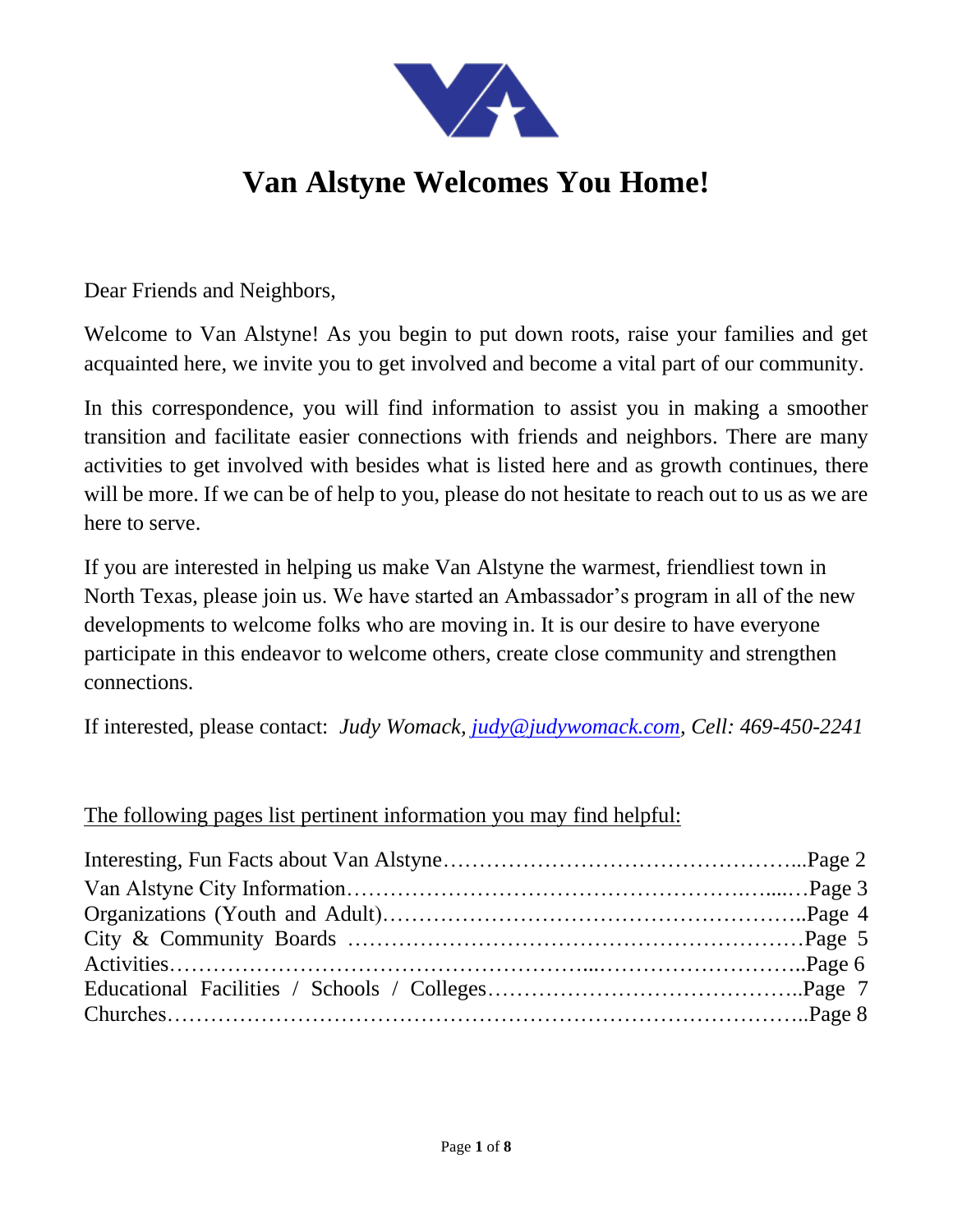

## **Interesting, Fun Facts about Van Alstyne!**

- 1. In 1872, a little over 35 inherited acres were sold to the Houston and Texas Central Railway by William McKinney for 20 gold coins per acre. William McKinney was a 9 year old boy who later passed away at the age of 14. This later became the city of Van Alstyne.
- 2. Van Alstyne was named after Maria Van Alstyne and is the only incorporated town to be named after a woman in Grayson County.
- 3. Van Alstyne city limits was originally in a square shape with the center at the railroad tracks on Hwy. 121. Later the corners were cut off and it became an octagon.
- 4. The Interurban Railway began connecting Van Alstyne from Denison to Dallas (and beyond) around 1907-1908. The tracks and depot can still be seen on Preston Road between Jefferson and Marshall.
- 5. Collin McKinney was the oldest man to sign the Texas Declaration of Independence and is buried in the Van Alstyne Cemetery.
- 6. In 1929, Police Chief Will Echols was shot on the street in front of the old bank building while trying to thwart a bank robbery. He was taken to Wilson and Jones Hospital in Sherman and died the next day.
- 7. Many Civil war veterans are buried in the Van Alstyne Cemetery. One of the Immortal 600 Soldiers is buried there.
- 8. On the weekends in the 1940's, Van Alstyne was the place to be. Folks from all the surrounding towns would come to enjoy the opera house, movie theater, bowling alley and more.
- 9. Bushwhacker Bill Wilson (Whom the movie Josey Wales was named after, died in Van Alstyne and was buried in a shallow grave somewhere on the side of the road between Van Alstyne and Mantua.
- 10. There are several churches in Van Alstyne that are over 100 years old.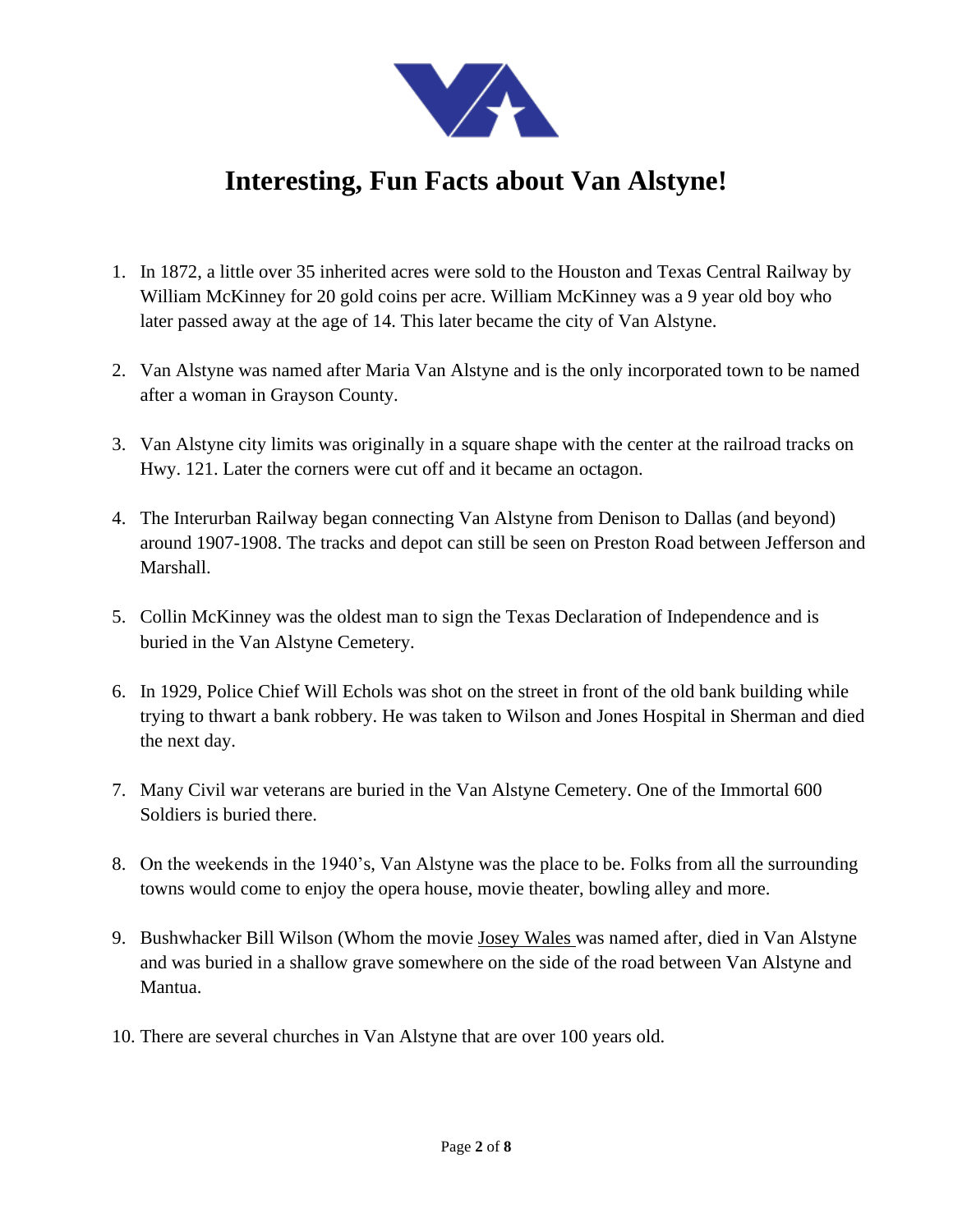

### **[City of Van Alstyne](https://cityofvanalstyne.us/)**

#### **Van Alstyne City Hall**

City Manager: Mr. Lane Jones 152 N Main Dr. Post Office Box 247 Van Alstyne, TX 75495 Phone: 903-482-5426 Monday – Friday…8:30am - 5:00pm

#### **Van Alstyne Police Department:**

242 N. Preston Street 903-482-5251 *(non-emergency phone number)*

#### **Van Alstyne Fire Department:**

280 N. Preston Street 903-482-6666 *(non-emergency phone number)*

#### **[Van Alstyne Public Library](https://cityofvanalstyne.us/departments/library)**

151 W Cooper St, Van Alstyne, TX 75495 [\(903\) 482-5991](https://www.google.com/search?rlz=1C1FERN_enUS709US711&ei=pITNXKOdB8OwtQWZppuIAg&q=van+alstyne+library&oq=van+alstyne+library&gs_l=psy-ab.3..35i39j0l3j0i22i30l2.6922.8268..8859...0.0..0.88.481.7......0....1..gws-wiz.......0i71j0i20i263j38.xLo-LoF22GM) 

#### **Register for Code Red (Weather Warning System):** <https://www.co.grayson.tx.us/page/oem.cred>

**Local Newspaper: [Van Alstyne Leader](https://www.vanalstyneleader.com/)**

**Register to Vote:** <http://www.co.grayson.tx.us/page/vote.home>

**Driver's License:** <https://www.dmvnearme.net/en/drivers-license/tx-texas/grayson-county>

#### **Popular Facebook Pages:**

Van Alstyne Community Facebook Page

Live in Van Alstyne Van Alstyne Area Facebook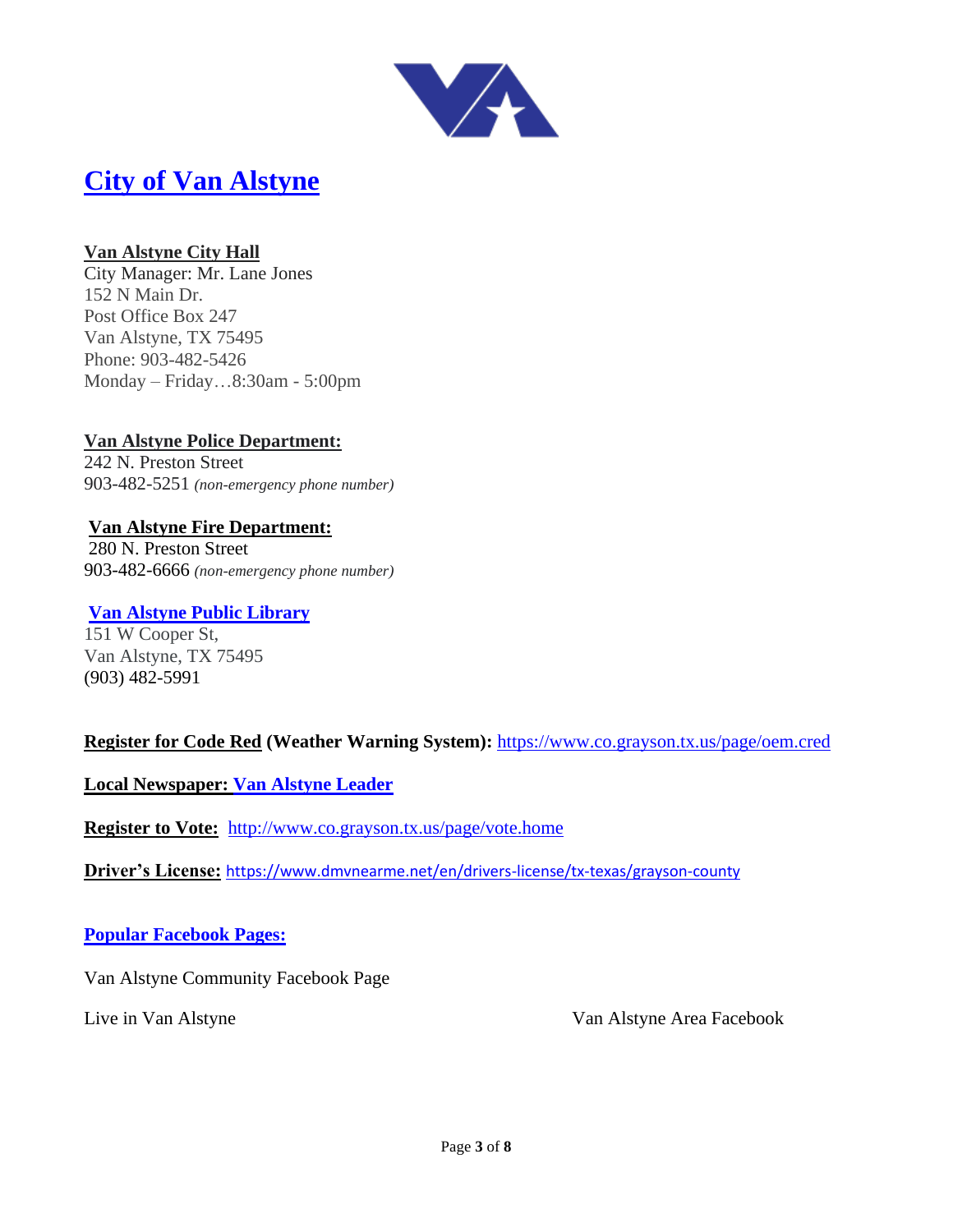

### **Get Involved:**

**Organizations:** There are many organizations in town other than the schools and churches... here are a few.

**[Van Alstyne Sports Authority \(VASA\):](http://vasayouthsports.com/site/)** Youth Sports President - Valerie Whitehill - [president@vasayouthsports.com](mailto:President@vasayouthsports.com)

**[Daughters of the American Revolution \(DARS\):](https://www.texasdar.org/chapters/SisterGrove/)** Sister Grove Chapter

**[Hurricane Creek Rotary:](https://rotary5810.org/clubinfo/hurricane-creek)**  Meets Thursdays at noon Hurricane Creek Country Club 1800 Fairway Lane Anna, TX 75409-5244

**[American Legion](https://www.facebook.com/AmericanLegionVanAlstynePost376/)**  293 Jay Road, Van Alstyne, Texas 75495 (903) 482-9360

**[Boy Scouts / Troop 44](https://www.troopwebhost.org/Troop44VanAlstyne/Index.htm)** *(Troop 44 has been in existence for 105 years, serving the community of Van Alstyne. It is the 3rd oldest troop in the state of Texas and 5th oldest troop in the nation).*  Meets every Tuesday from 7:00p.m. – 8:30p.m @ the Boy Scout Hut on Hwy. 5 (Waco Street)

#### **Quilter's Guild:**

Meets the 2nd Monday at 6:30 P.M., Motley Room @ the First Christian Church located at 274 S Waco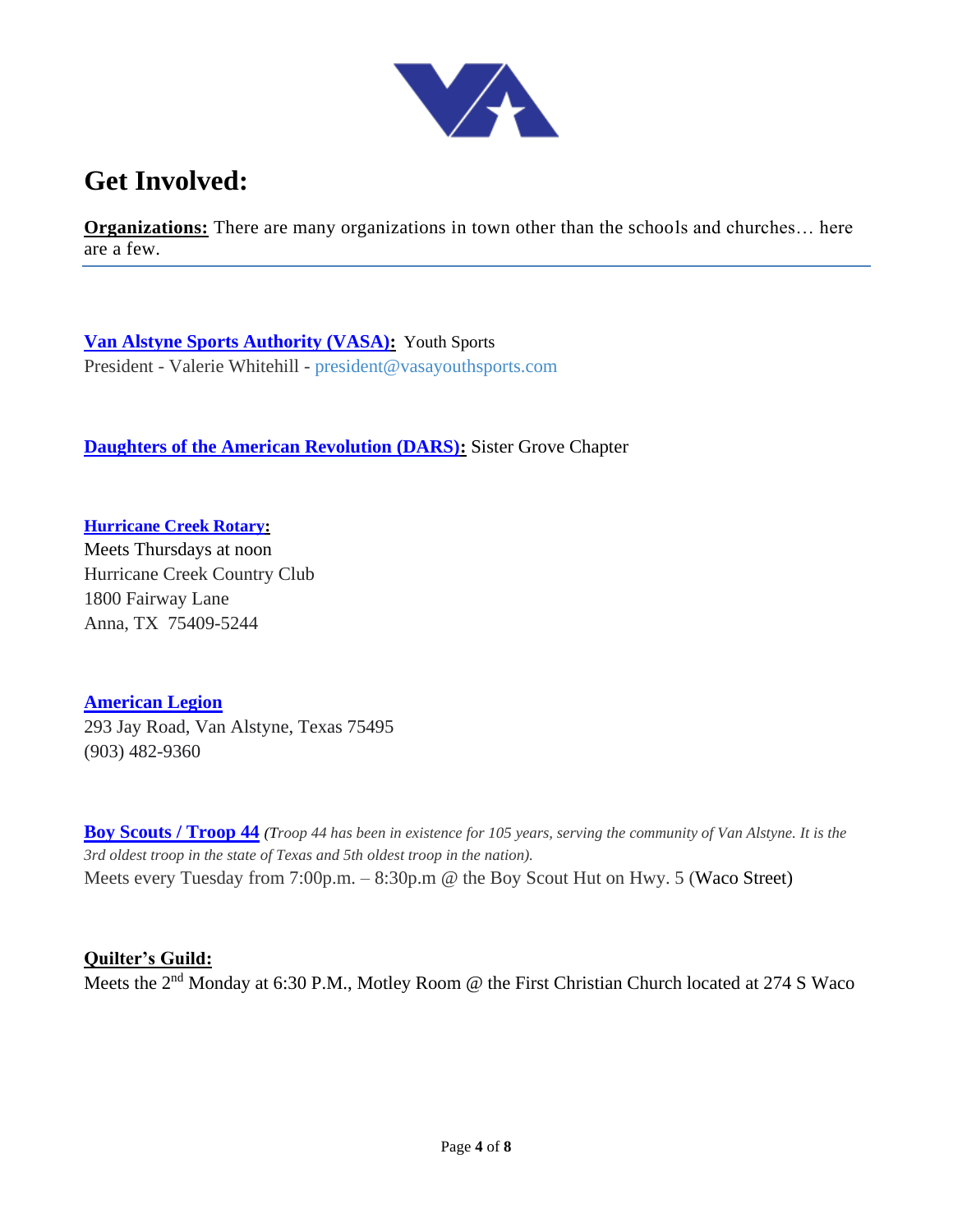

#### **City Boards:**

*We welcome you to get informed and participate in our city by visiting or becoming a member of one of our City Boards.*

#### **[Van Alstyne City Council](https://cityofvanalstyne.us/government/council-meetings/)**

Meets on the  $2<sup>nd</sup>$  Tuesday of each month @ 6:30pm at City Hall located at 152 N Main Dr.

#### **[Van Alstyne Planning and Zoning Commission](https://cityofvanalstyne.us/government/boards-commissions/planning-and-zoning-commission/)**

Meets on the 3<sup>rd</sup> Wednesday of each month @ 6:30pm at City Hall located at 152 N Main Dr.

**[Van Alstyne Economic Development Board](https://vanalstyneedc.com/) - (EDC)** Meets on the 2<sup>nd</sup> Thursday of each month @ 6:00pm at CED offices located at 228 E Marshall St

#### **[Van Alstyne Community Development Board](https://vanalstynecdc.com/) - (CDC**) Meets on the 2<sup>nd</sup> Thursday of each month @ 6:00pm at CED offices located at 228 E Marshall St

**[Van Alstyne Library Board](https://cityofvanalstyne.us/departments/library/library-board/)**

Meets on the 1<sup>st</sup> Tuesday of each month @ 6:00pm at the Library located at 151 Cooper Street

#### **Community Boards:**

*We welcome you to get informed and participate in our community by visiting or becoming a member of one of our Community Boards.*

#### **[Van Alstyne Friends of the Library](https://friendsofvalibrary.com/)**

Meets on the 1<sup>st</sup> Thursday of each month  $\omega$  6:00 in the Library located at 151 Cooper Street

**[Chamber of Commerce](https://vanalstynechamber.org/)** 228 E. Marshall Street 903-482-6066 Facebook:<https://www.facebook.com/VanAlstyneChamber/> Meets on the  $1<sup>st</sup>$  Monday of each month @ 5:30pm at City Hall

#### **[Keep Van Alstyne Beautiful](https://www.facebook.com/KeepVanAlstyneBeautiful/)**

**[Van Alstyne Senior Center](https://cityofvanalstyne.us/about/facilities/senior-center/)**  Meets on the 3rd Monday @ 8:30 A.M. at the Senior Center located at 148 S. Main Street

#### **[Van Alstyne Historical Society](https://vanalstynehs.weebly.com/)**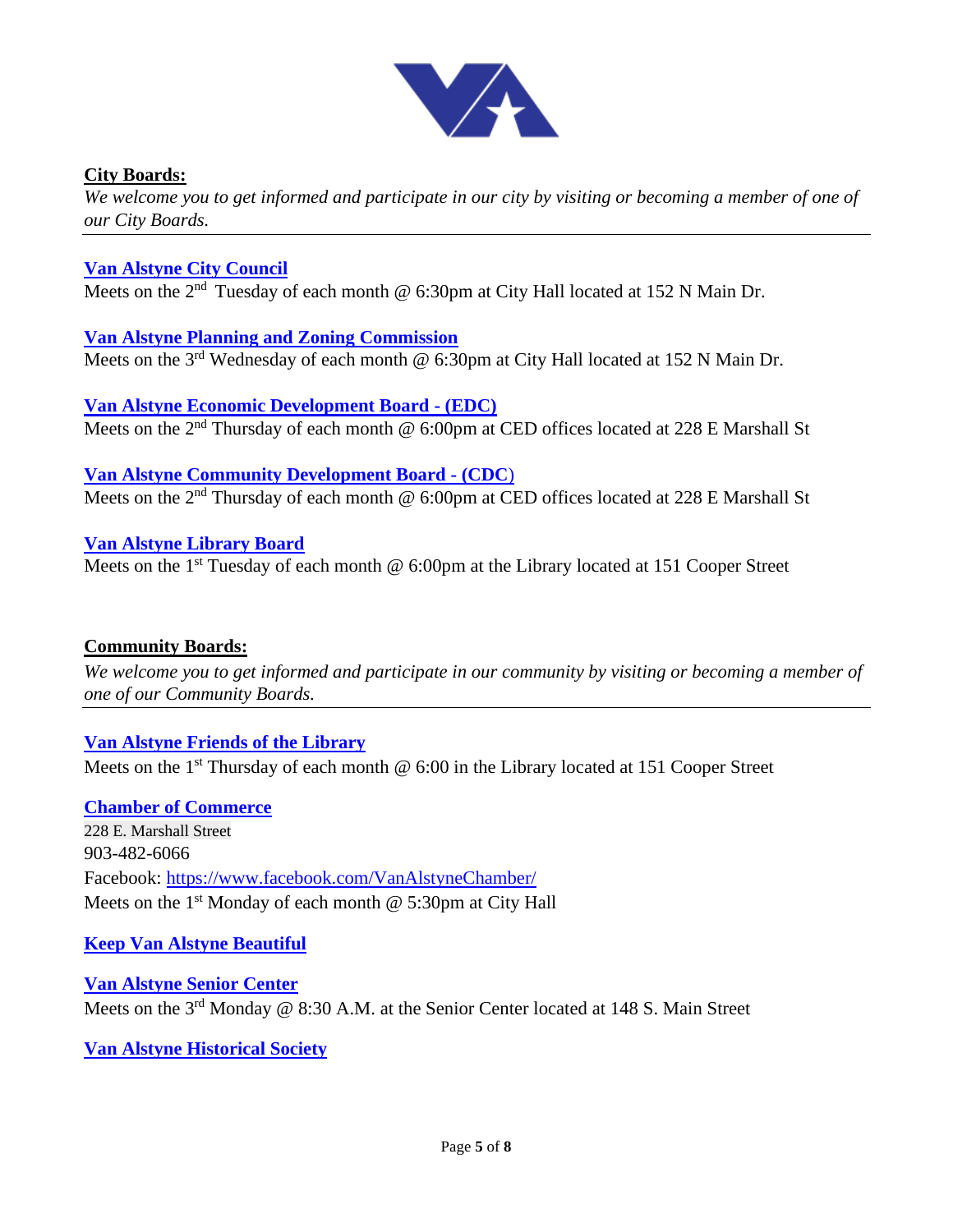

*(Come and have fun or join us as an event volunteer)*

#### **Weekly:**

[Railcar Farmers Market:](https://www.facebook.com/railcarfarmersmarket/) Every Tuesday 4:00pm – 7:00pm (April – October)

#### **Monthly:**

[Friends of the Library Monthly Breakfast:](https://friendsofvalibrary.com/monthly-breakfast/) (PRESENTLY ON HOLD DUE TO COVID) \$7.00 for all you can eat sausage, pancakes, scrambled eggs, biscuits and gravy, juice and coffee Held the first Saturday of each month,  $7:00 - 10:00$  A.M. @ the Community Center (262 N. Preston) Music in the Park:  $3<sup>rd</sup>$  Tuesday of each month (May – September) 6:00 – 8:00 P.M. Dorothy Fielder Park, 107 N. Main Dr. *(downtown Van Alstyne)*

#### **Annually:**

Little Big Town 5K and Family Fun Run July 4<sup>th</sup> Celebration and Fireworks Fall der All Festival Fall der All Parade Christmas Tree Lighting Christmas Parade

#### **Van Alstyne Public Library:** (HOURS MAY BE DIFFERENT THAN LISTED DUE TO COVID)

*Van Alstyne Library offers enrichment activities for adults and children, technology services and much more.*  151 W Cooper Street, Van Alstyne 903-482-5991 Hours: Mon.-Wed. 10:00 – 6:00, Thurs. 12:00 – 8:00 Fri. Closed, Sat. 10:00 – 2:00

#### **Van Alstyne Museum:** (HOURS MAY BE DIFFERENT THAN LISTED DUE TO COVID)

214-218 East Jefferson Street, Van Alstyne 903-482-6176 Hours: Tues., Thurs, and Sat, 1:00 – 3:00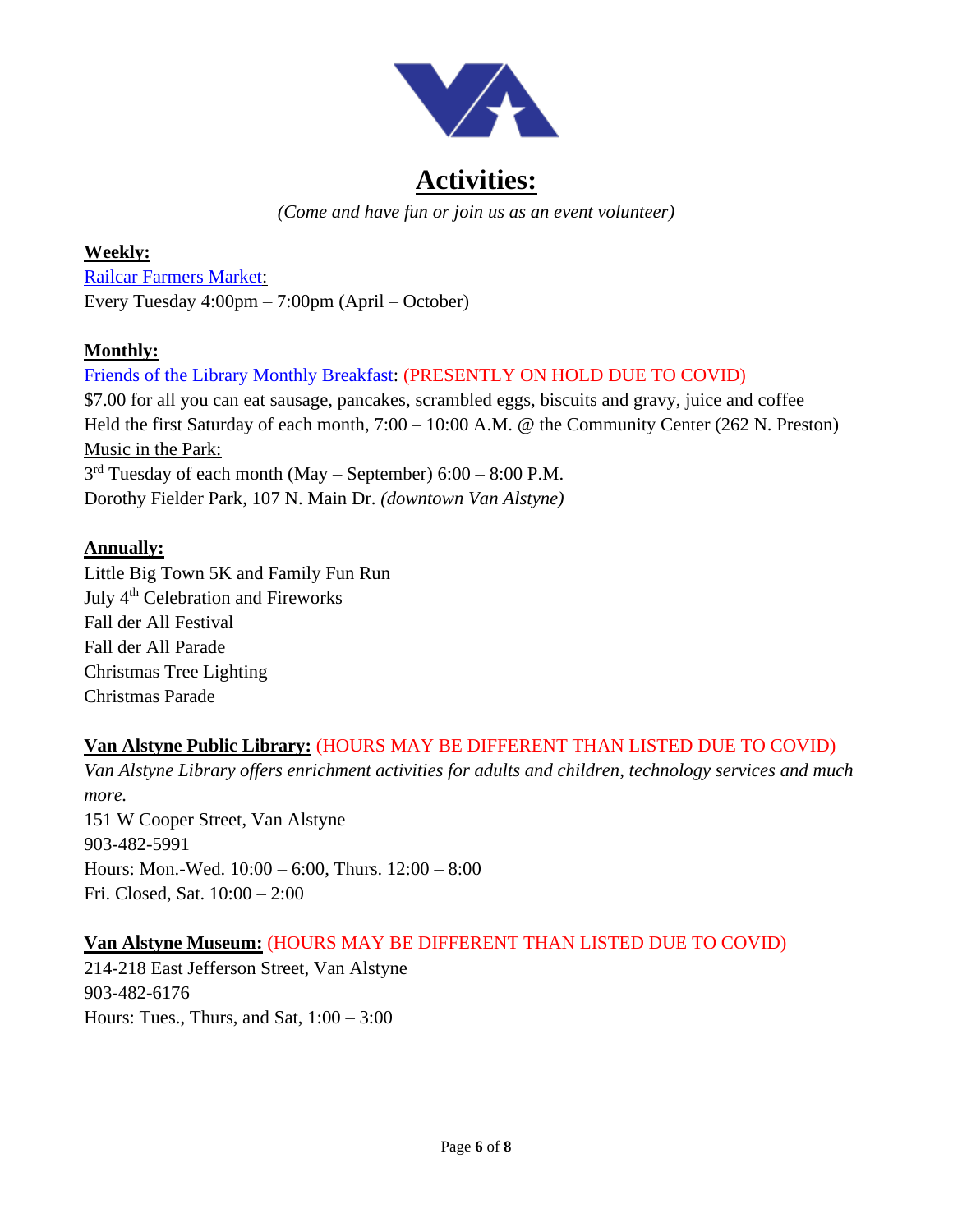

## **Educational Facilities / Schools / Colleges**

#### **[John and Nelda Partin Elementary](https://es.vanalstyneisd.org/)**

*(for those living on the south side of 121)*  Principal: Kristi Odom Address: 201 Newport, Van Alstyne, TX 75495 Phone: (903) 482-8805

#### **[Bob and Lola Sanford Elementary](https://ses.vanalstyneisd.org/)**

*(for those living on the north side of 121)*  Principal: Sherry Stillman Address:300 Williams Way, Van Alstyne, TX 75495 Phone: 903-712-1900

#### **[Van Alstyne Middle School](https://ms.vanalstyneisd.org/)**

Principal: Dr. Kelly Moore Address:1314 N. Waco, Van Alstyne, TX 75495 Phone: (903) 482-8804

#### **[Van Alstyne High School](https://hs.vanalstyneisd.org/)**

Principal: Craig Dennis Address:1722 N. Waco St., Van Alstyne, TX 75495 Phone: (903) 482-8803

**[Grayson College / South Campus](https://www.grayson.edu/campuses/South%20Campus/index.html)** *(the Main Campus is in Denison)*  1455 Van Alstyne Parkway, Van Alstyne, Texas 75495 903-465-2500